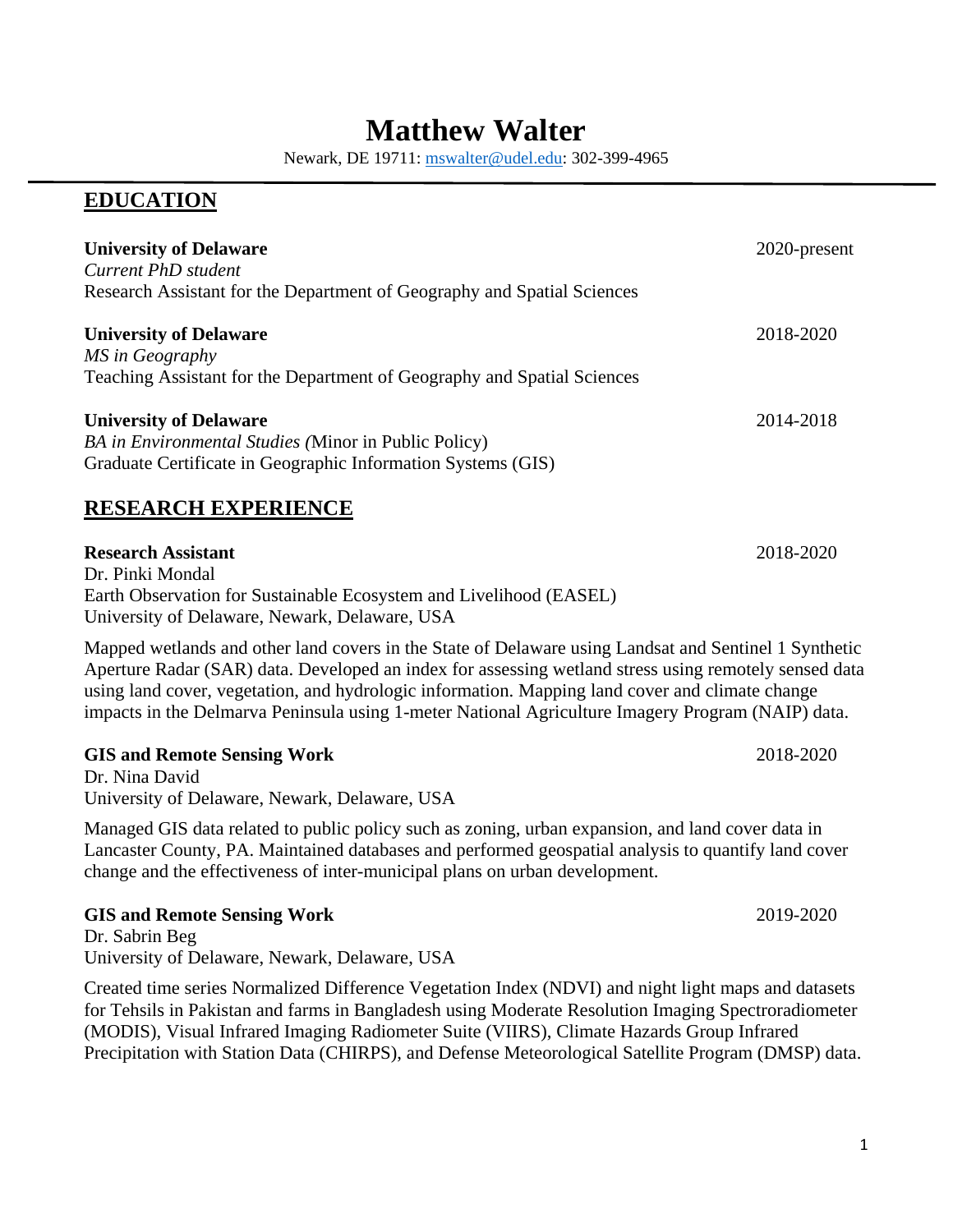#### **Remote Sensing Work** 2019-2020

University of Delaware, Newark, Delaware, USA

Assisted PhD student in creating a supervised land cover classification of cities in Bangladesh and analyzing land cover change to monitor urban development using Landsat data.

#### **Research Assistant** 2014-2018

Department of Geography, University of Delaware

Assisted PhD student in monitoring forest ecohydrology in Wilmington, Delaware by setting up stemflow and throughfall collectors, collecting throughfall and stemflow water samples, measuring Leaf Area Index with the LI-COR LAI 2000 plant canopy analyzer, and attending public outreach events.

## **PUBLICATIONS**

**Walter, M.,** Pinki, M. 2019. A Rapidly Assessed Wetland Stress Index (RAWSI) Using Landsat 8 and Sentinel-1 Radar Data. *Remote Sensing* 11(21), 2549, doi: 10.3390/rs11212549.

## **TEACHING EXPERIENCE**

#### **Introduction to GIS** 2020

*Run lab section in various topics of geographic information science (GIS) and assist students in troubleshooting weekly labs. Grade GIS lab assignments and assignments, aid in creating assignments and maintaining course website.*

#### **Know Your Satellites** 2019

*Helped to develop a graduate level course in remote sensing by creating scripts in Google Earth Engine with remote sensing applications such as filtering imagery, classifications, normalized difference indices, and raster calculations, and creating remote sensing labs for Google Earth Engine. Assisted in teaching the course by managing course site, providing feedback and advice for students remote sensing research projects, assisting students in writing and debugging codes in JavaScript within the Google Earth Engine Platform, provide technical demonstrations for specific remote sensing workflows, and grading coding assignments and research projects.*

#### **Proseminar in Environmental Science** 2019

*Assisted in teaching senior undergraduate students by managing the course website, creating and grading assignments, lecturing and providing professional development advice for students in topics such as CVs, resumes, and cover letters.*

#### **Conservation: Natural Resources** 2018

*Assisted in teaching by creating assignments and exams for various topics in environmental science (pollution, water quality, food scarcity, climatology, etc.), grading assignments, and working with students to understand materials.*

2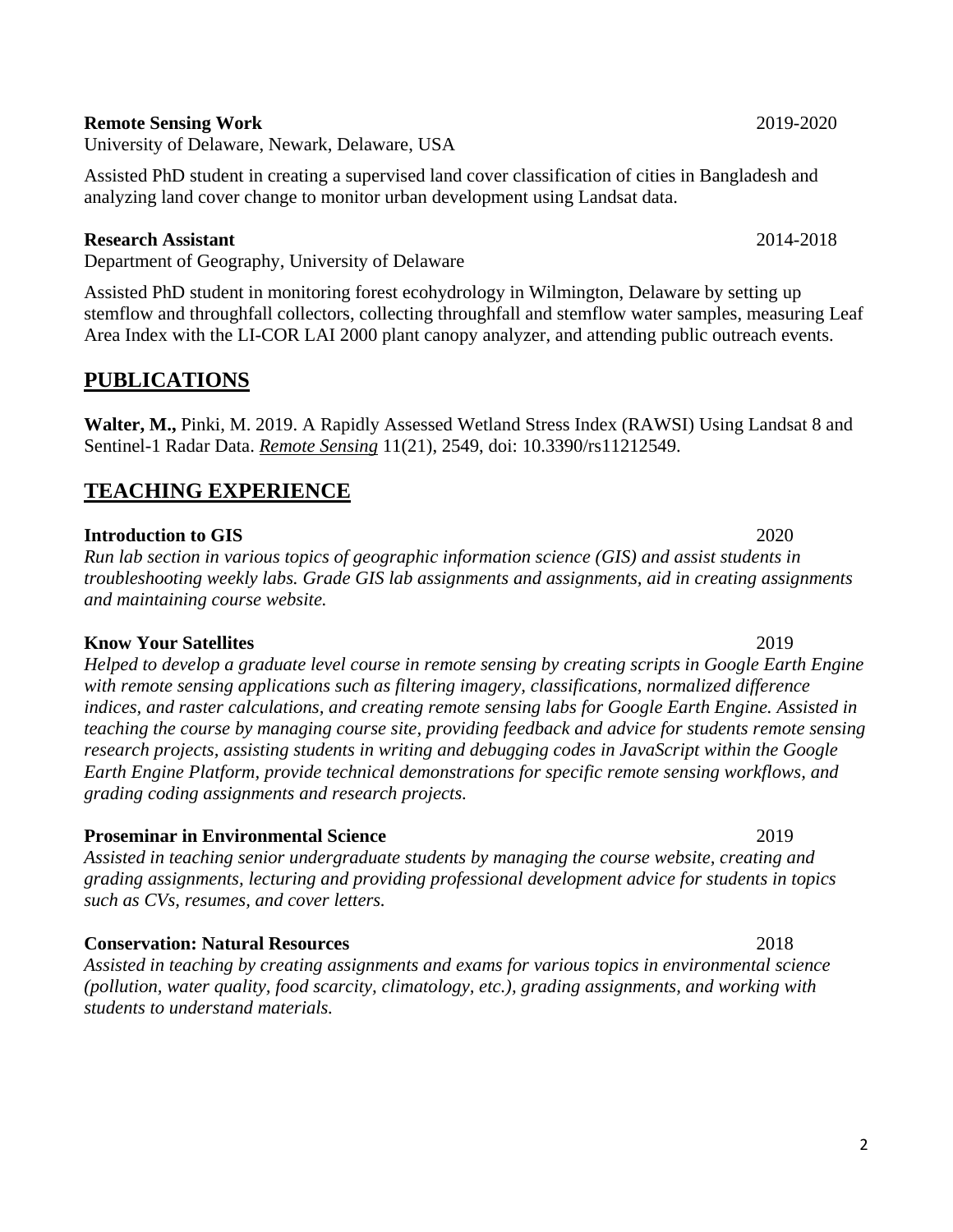## **OTHER EMPLOYMENT**

#### **Biological Aide** 2014-2020

Delaware Division of Fish and Wildlife

Department of Natural Resources and Environmental Control (DNREC), Smyrna, DE *Educated children on aquatic ecosystems by teaching 5th grade field trips, running educational programs for children, creating educational materials such as posters, activities, and lesson plans, and providing information at a nature center. Worked in Hunter Education and Land Acquisition filing and updating GIS data and recording hunter data.*

## **ORAL PRESENTATIONS**

| <b>American Association of Geographer's Annual Meeting</b>                                                                                                            | 2020 |
|-----------------------------------------------------------------------------------------------------------------------------------------------------------------------|------|
| A Rapidly Assessed Wetland Stress Index (RAWSI) Using Landsat 8 and Sentinel-1 Radar Data                                                                             |      |
| <b>Middle States American Association of Geographer's Annual Meeting</b><br>A Rapidly Assessed Wetland Stress Index (RAWSI) Using Landsat 8 and Sentinel-1 Radar Data | 2019 |
| <b>Delaware Environmental Institute - Pitch 90</b><br>Wetland Stress and Remote Sensing - 90 second research talk                                                     | 2019 |
| <b>POSTER PRESENTATIONS</b>                                                                                                                                           |      |
| <b>Delaware Data Science: DARWIN Computing Symposium</b><br>Machine Learning and Cloud Computing for Environmental Research                                           | 2020 |
| <b>Delaware Wetlands Conference</b><br>Using Satellite Data to Quantify and Map Wetland Stress                                                                        | 2020 |
| Data Science Symposium – University of Delaware<br>Using Satellite Data to Quantify and Map Wetland Stress                                                            | 2019 |
| <b>GIS Day - University of Delaware</b><br>Using Satellite Data to Quantify and Map Wetland Stress                                                                    | 2019 |
| <b>American Association of Geographer's Annual Meeting</b><br>Analyzing the Health of Wetland Buffers in Delaware using Land Cover                                    | 2019 |
| <b>Delaware Environmental Monitoring Summit</b><br>Analyzing the Health of Wetland Buffers in Delaware using Land Cover                                               | 2019 |
| <b>Graduate Students' Forum for Research and Creative Works</b><br>Analyzing the Health of Wetland Buffers in Delaware using Land Cover                               | 2019 |
| Human and Climate Series III: Water Management and Policy<br>Analyzing the Health of Wetland Buffers in Delaware using Land Cover                                     | 2019 |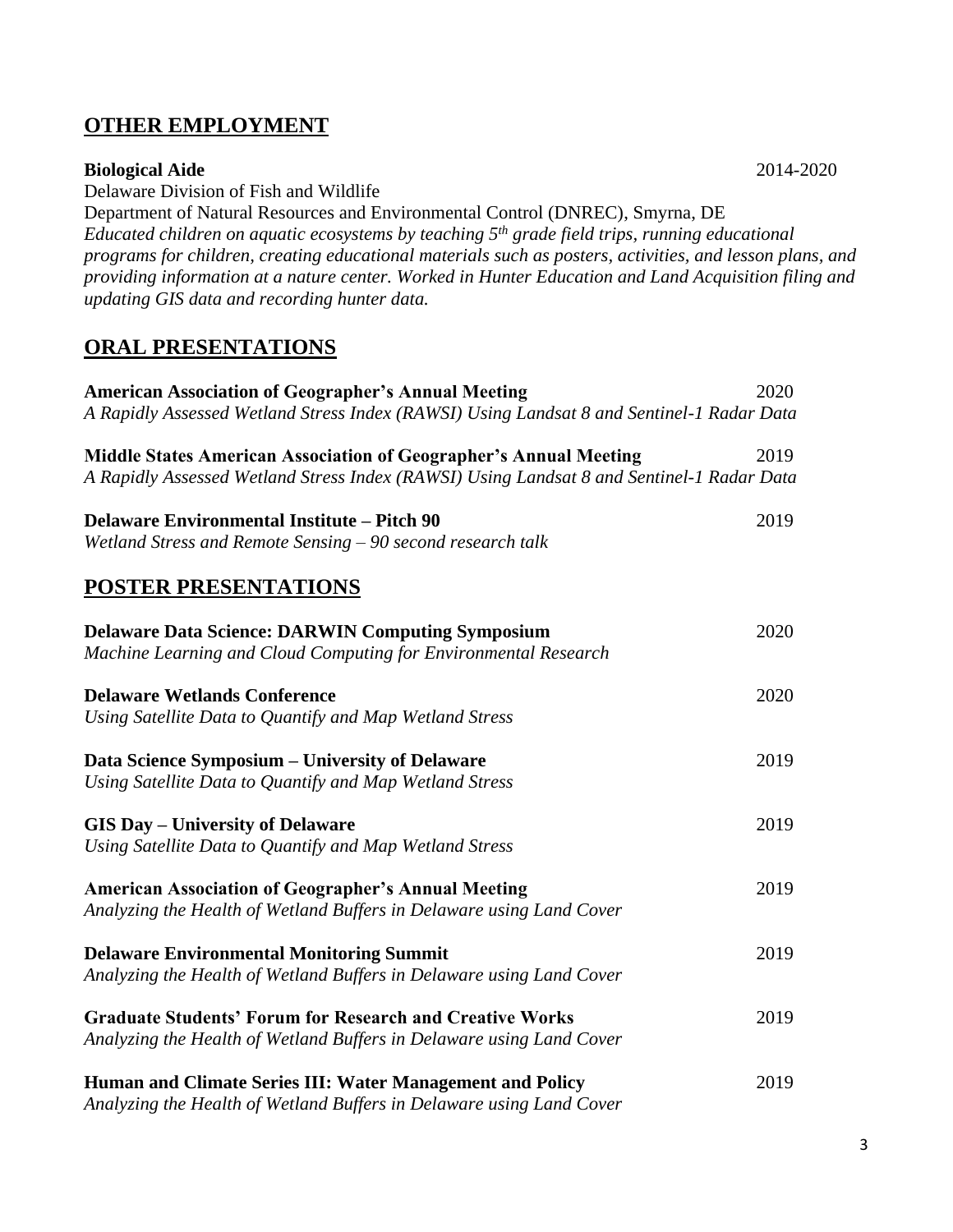| <b>Delmarva GIS Conference</b><br>Using GIS to Measure the Effectiveness of Inter-Municipal Planning                      | 2018 |
|---------------------------------------------------------------------------------------------------------------------------|------|
| <b>RESEARCH GRANTS</b>                                                                                                    |      |
| Dr. John R. Mather Graduate Research Fellowship                                                                           | 2019 |
| <b>AWARDS</b>                                                                                                             |      |
| Department of Geography and Spatial Sciences<br>2019-2020 Teaching Excellence Award                                       | 2020 |
| Award for Outstanding Graduate Student Paper<br>Middle States American Association Geographer's                           | 2019 |
| First Place Poster, Human and Climate Series III:<br>Water Management and Policy: Local and Global Perspectives Symposium | 2019 |
| Special Merit Award in Environmental Studies                                                                              | 2018 |
| <b>ADDITIONAL SKILLS</b>                                                                                                  |      |

## **Coding Languages**

Python, JavaScript, Fortran, R, Matlab

#### **Geospatial Analysis**

ArcMap, ArcGIS Pro, ArcGIS Online (proficient) QGIS (basic) Google Earth Engine (proficient) ENVI (moderate) ArcGIS Python scripting (moderate) Jupyter notebooks and Google Collaboratory (moderate) R Studio (basic) Leaflet (basic) Fragstats (moderate)

## **Quantitative Data Analysis**

Python (proficient) Matlab (basic) Excel (proficient) JMP (moderate) Fortran (basic)